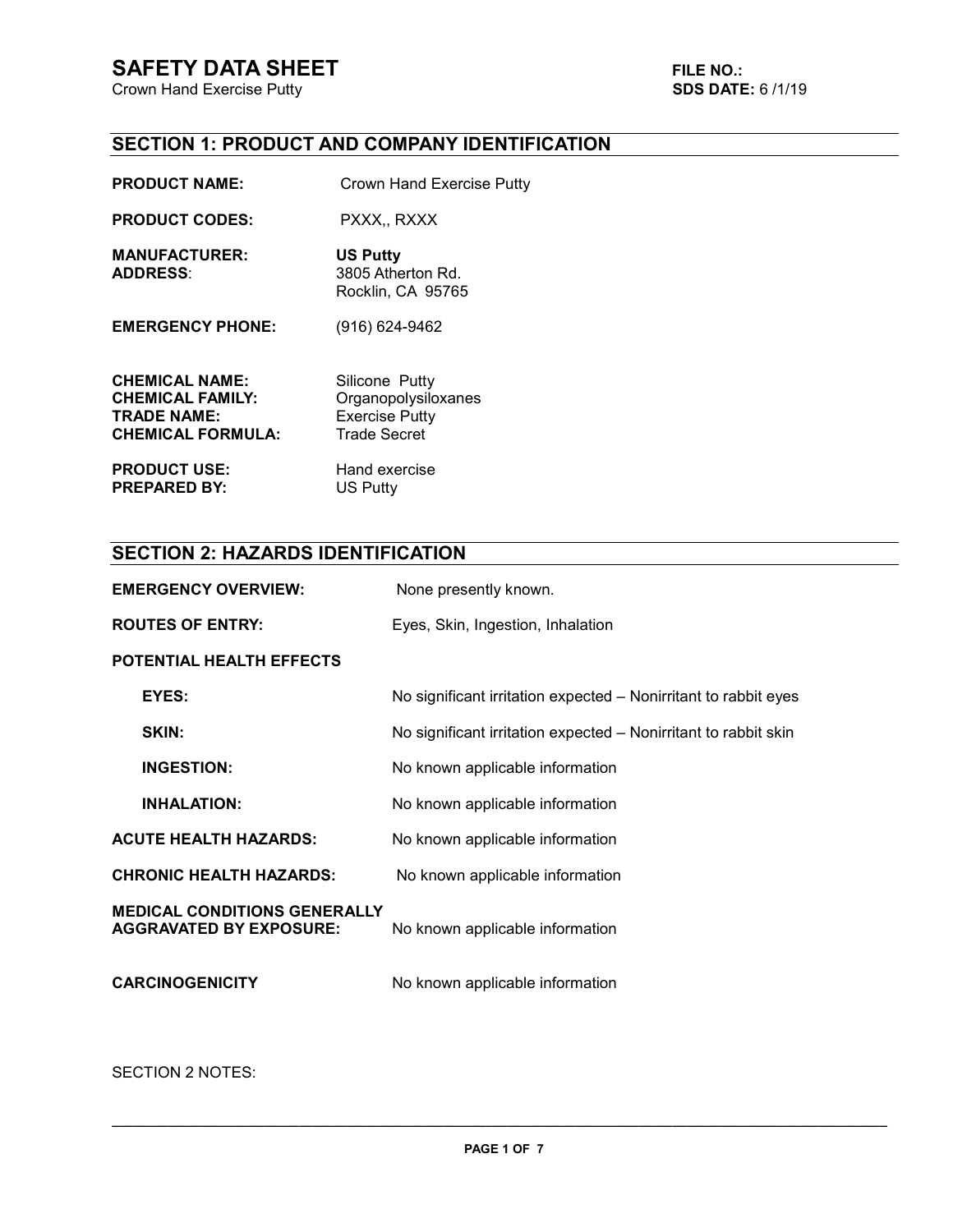# **SAFETY DATA SHEET FILE NO.:**

Crown Hand Exercise Putty **SDS DATE:** 6 /1/19

#### **SECTION 3: COMPOSITION/INFORMATION ON INGREDIENTS**

**INGREDIENT:** Specific chemical identity and/or exact percentage of composition are being withheld as a trade secret.

**CAS NO.** None

SECTION 3 NOTES:

#### **SECTION 4: FIRST AID MEASURES**

- **EYES:** In case of contact, flush eyes well with water for 15 minutes. Obtain medical attention if irritation occurs.
- **SKIN:** Skin contact is not anticipated to cause irritation. If irritation does occur, obtain medical attention.
- **INGESTION:** Small amounts transferred to the mouth by fingers during use should not injure. Swallowing large amounts may injure slightly. **-** If swallowed, give several glasses of water but do not induce vomiting. If vomiting does occur, give fluids again. Have medical personnel determine if vomiting or evacuation of stomach is necessary. Do not give anything by mouth to an unconscious or convulsing person.
- **INHALATION:** Due to the physical state of this material, inhalation is unlikely to occur.

#### **NOTES TO PHYSICIANS OR FIRST AID PROVIDERS:**

**EYE CONTACT:** In case of contact, flush eyes well with water for 15 minutes. Obtain medical attention if irritation occurs.

**SKIN CONTACT:** Skin contact is not anticipated to cause irritation. If irritation does occur, obtain medical attention.

**ORAL:** If swallowed, give several glasses of water but do not induce vomiting. If vomiting does occur, give fluids again. Have medical personnel determine if vomiting or evacuation of stomach is necessary. Do not give anything by mouth to an unconscious or convulsing person.

SECTION 4 NOTES: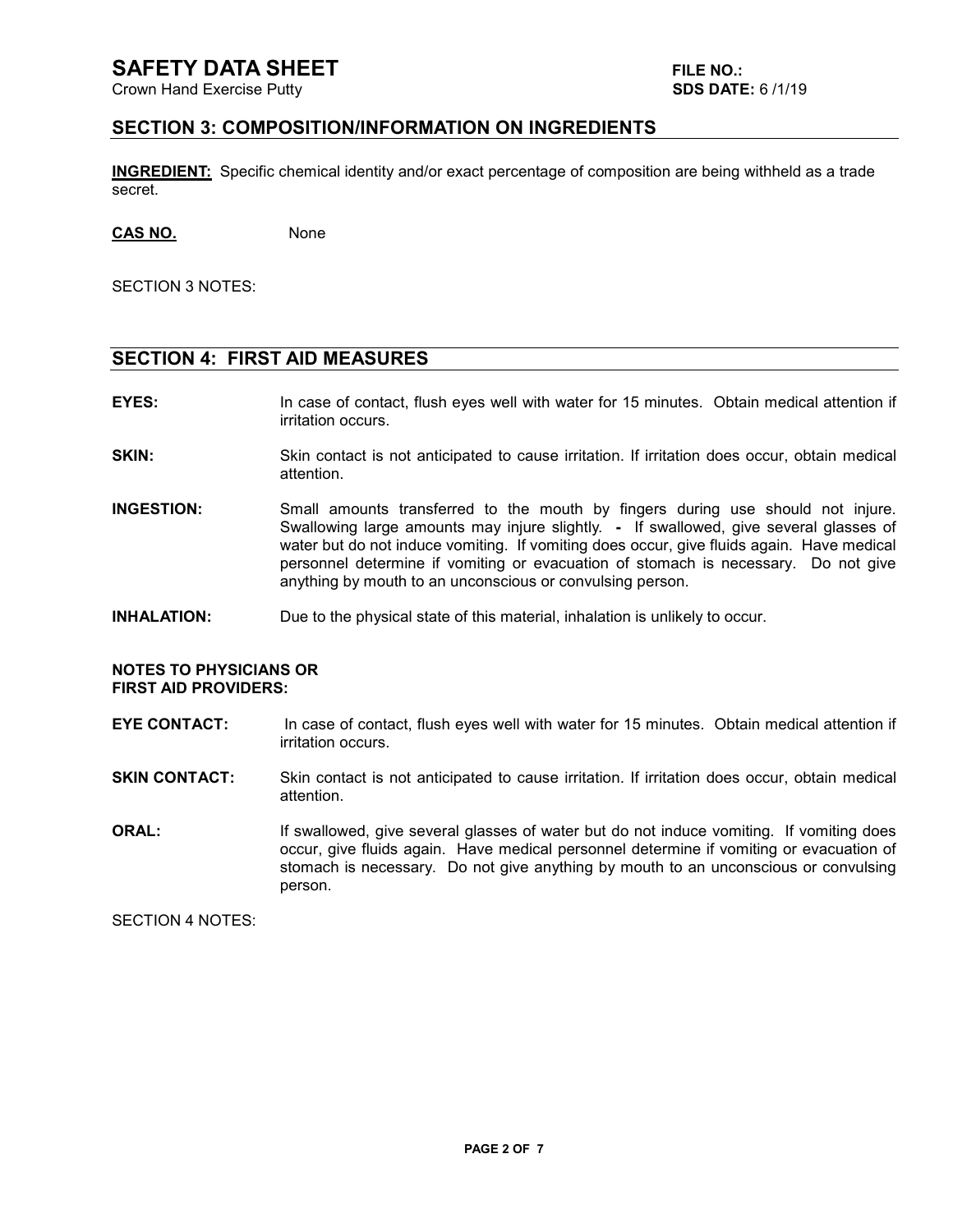# **SAFETY DATA SHEET FILE NO.:**

Crown Hand Exercise Putty **SDS DATE:** 6 /1/19

# **SECTION 5: FIRE-FIGHTING MEASURES**

| <b>FLAMMABLE LIMITS IN AIR:</b> | Not Applicable |
|---------------------------------|----------------|
|                                 |                |

**FLASH POINT:** Not Applicable

**\_\_\_\_\_\_\_\_\_\_\_\_\_\_\_\_\_\_\_\_\_\_\_\_\_\_\_\_\_\_\_\_\_\_\_\_\_\_\_\_\_\_\_\_\_\_\_\_\_\_\_\_\_\_\_\_\_\_\_\_\_\_\_\_\_\_\_\_\_\_\_\_\_\_\_\_\_\_\_\_\_\_** 

**AUTOIGNITION TEMPERATURE:** Not Applicable

**NFPA HAZARD** 

**CLASSIFICATION** 

**HEALTH:** Blue 1 – May cause irritation; minimal residual injury<br>**FLAMMABILITY:** Red 1 – Must be preheated for ignition: flashpoint all **FLAMMABILITY: Red** 1 – Must be preheated for ignition; flashpoint above 200°F<br>**REACTIVITY: Yellow** 0 – Stable **REACTIVITY: Yellow** 0 – Stable<br> **OTHER: White** Not Applic: **White** Not Applicable



**HMIS HAZARD CLASSIFICATION PROTECTION:** 

**HEALTH:** Blue 1 – Irritation or minor reversible injury<br>**FLAMMABILITY:** Red 1 - Must be preheated for ignition: flas **FLAMMABILITY:** Red 1 - Must be preheated for ignition; flashpoint above 200°F<br>**REACTIVITY:** Yellow 0 - Stable **Yellow 0 – Stable White K -**

**HAZARDOUS DECOMPOSITION PRODUCTS:** Not Applicable

**EXTINGUISHING MEDIA:** Water Spray, Dry Chemical or Carbon Dioxide

**SPECIAL FIRE FIGHTING PROCEDURES:** Fire fighters should wear full-face self-contained breathing apparatus and impervious protective clothing

**UNUSUAL FIRE AND EXPLOSION HAZARDS:** This is a paste like material that will burn with a lazy smoldering type flame.

SECTION 5 NOTES:

This is a paste like material that will burn with a lazy smoldering type flame. As in any fire, prevent human exposure to fire, smoke, and fumes or products of combustion. Evacuate non-essential personnel from the fire area. Fire fighters should wear full-face self-contained breathing apparatus and impervious protective clothing.

Use standard firefighting techniques to extinguish fires involving this material: use water spray, dry chemicals or carbon dioxide.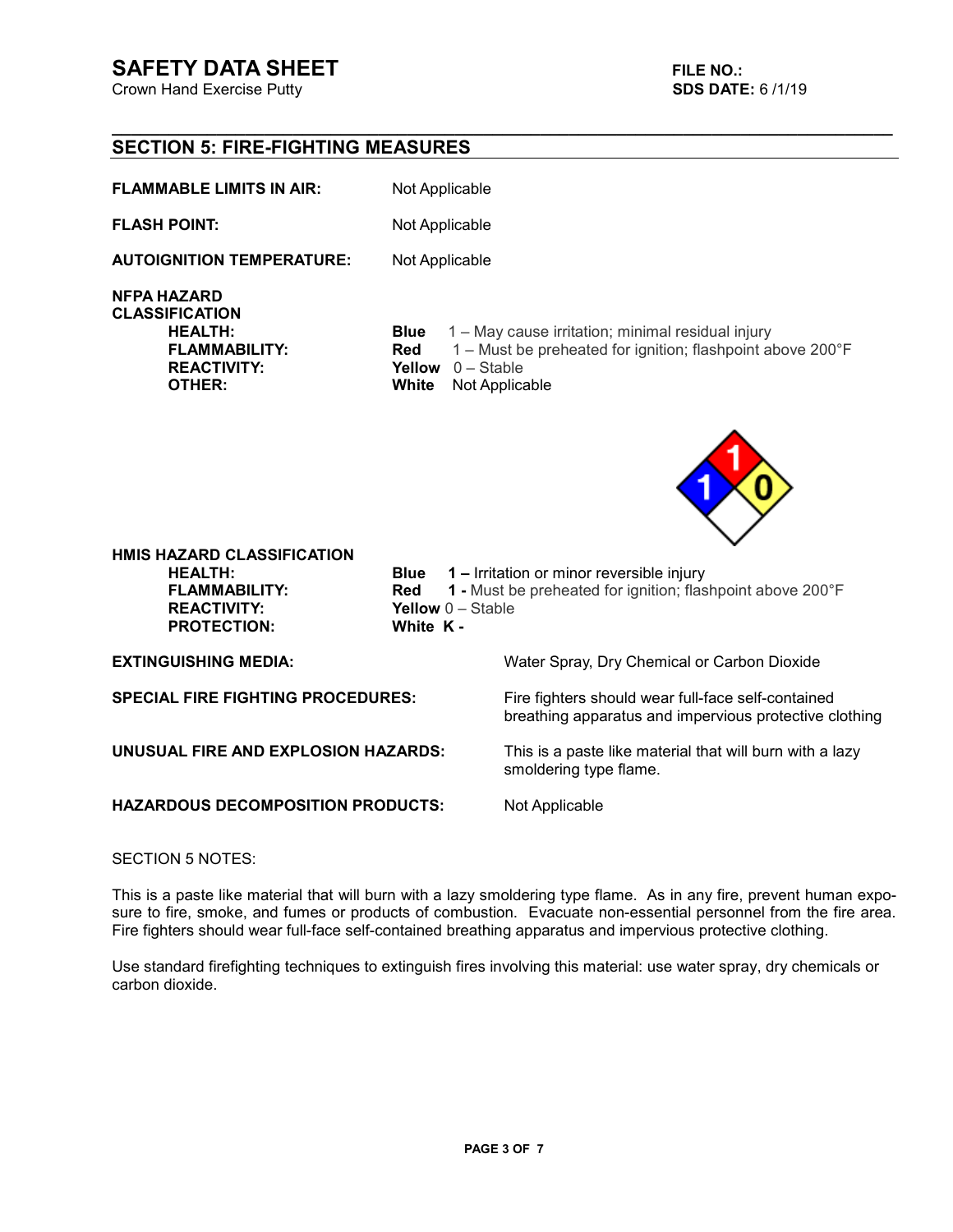# **SECTION 6: ACCIDENTAL RELEASE MEASURES**

**ACCIDENTAL RELEASE MEASURES:** No special clean-up procedures are required

SECTION 6 NOTES:

### **SECTION 7: HANDLING AND STORAGE**

HANDLING AND STORAGE: Store in cool, dry, well ventilated area. Exercise due caution to prevent damage to container.

**\_\_\_\_\_\_\_\_\_\_\_\_\_\_\_\_\_\_\_\_\_\_\_\_\_\_\_\_\_\_\_\_\_\_\_\_\_\_\_\_\_\_\_\_\_\_\_\_\_\_\_\_\_\_\_\_\_\_\_\_\_\_\_\_\_\_\_\_\_\_\_\_\_\_\_\_\_\_\_\_\_\_\_\_\_\_\_\_\_\_\_\_\_\_\_\_\_\_\_\_\_\_\_\_\_\_\_\_\_\_\_\_\_** 

**OTHER PRECAUTIONS:** None

SECTION 7 NOTES:

# **SECTION 8: EXPOSURE CONTROLS/PERSONAL PROTECTION**

| <b>ENGINEERING CONTROLS:</b>    | In those cases where engineering controls are indicated by the use<br>conditions, the following traditional exposure control techniques may be<br>used to effectively minimize employee exposure: local exhaust<br>ventilation, enclosed system design, process isolation and remote control<br>in combination with appropriate use of personal protective equipment. |
|---------------------------------|-----------------------------------------------------------------------------------------------------------------------------------------------------------------------------------------------------------------------------------------------------------------------------------------------------------------------------------------------------------------------|
| <b>RESPIRATORY PROTECTION:</b>  | Due to the physical state of this material, inhalation is unlikely to occur.                                                                                                                                                                                                                                                                                          |
| <b>EYE PROTECTION:</b>          | Eye contact should be avoided. In industrial situations, chemical safety<br>glasses, goggles or a face shield should be selected with regard to use<br>condition exposure potential                                                                                                                                                                                   |
| <b>SKIN PROTECTION:</b>         | A single relatively short exposure causes no known adverse effect.<br>Several repeated prolonged exposures (24 to 48 hours) may irritate                                                                                                                                                                                                                              |
| <b>OTHER PROTECTIVE</b>         |                                                                                                                                                                                                                                                                                                                                                                       |
| <b>CLOTHING OR EQUIPMENT:</b>   | Use Standard protective equipment and clothing                                                                                                                                                                                                                                                                                                                        |
| <b>WORK HYGIENIC PRACTICES:</b> | All food should be kept in a separate area away from the storage/use<br>location. Eating, drinking and smoking should be prohibited in areas<br>where there is a potential for significant exposure to this material. Before<br>eating, hands and face should be thoroughly washed.                                                                                   |
| <b>EXPOSURE GUIDELINES:</b>     | No exposure limits has been established for this material.                                                                                                                                                                                                                                                                                                            |
|                                 |                                                                                                                                                                                                                                                                                                                                                                       |

#### SECTION 8 NOTES:

.

Available data suggests that exposure to this substance is not harmful.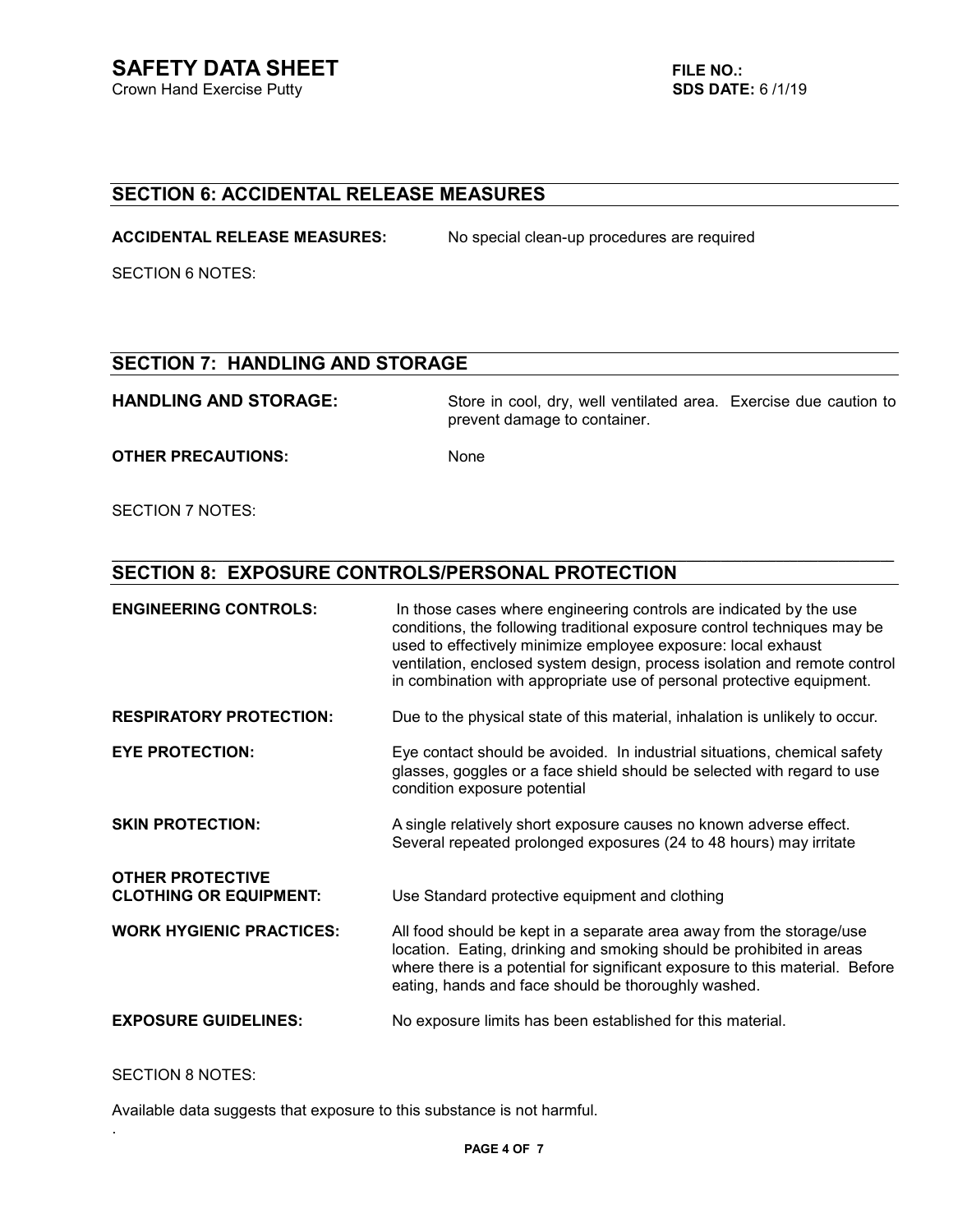# **SAFETY DATA SHEET**<br>Crown Hand Exercise Putty **FILE NO.:** SDS DATE: 6/1/19

**Crown Hand Exercise Putty** 

#### **\_\_\_\_\_\_\_\_\_\_\_\_\_\_\_\_\_\_\_\_\_\_\_\_\_\_\_\_\_\_\_\_\_\_\_\_\_\_\_\_\_\_\_\_\_\_\_\_\_\_\_\_\_\_\_\_\_\_\_\_\_\_\_\_\_\_\_\_\_\_\_\_\_\_\_ SECTION 9: PHYSICAL AND CHEMICAL PROPERTIES**

| <b>APPEARANCE:</b>                                 | Gum-like, various colors |
|----------------------------------------------------|--------------------------|
| <b>ODOR:</b>                                       | Negligible               |
| <b>PHYSICAL STATE:</b>                             | Liquid                   |
| pH AS SUPPLIED:                                    | Not applicable           |
| <b>BOILING POINT:</b>                              | Not Applicable           |
| <b>MELTING POINT:</b>                              | Not Applicable           |
| <b>FREEZING POINT:</b>                             | Not Known                |
| <b>VAPOR PRESSURE (mmHg):</b>                      | Nil                      |
| <b>VAPOR DENSITY (AIR = 1):</b>                    | Not applicable           |
| <b>SPECIFIC GRAVITY (H2O = 1):</b>                 | $0.60 - 1.55$            |
| <b>EVAPORATION RATE:</b>                           | Nil                      |
| <b>SOLUBILITY IN WATER:</b>                        | Negligible               |
| <b>PERCENT VOLATILE:</b>                           | Nil                      |
| <b>VOLATILE ORGANIC</b><br><b>COMPOUNDS (VOC):</b> | Nil                      |
| <b>MOLECULAR WEIGHT:</b>                           | Not Applicable           |
| <b>VISCOSITY:</b>                                  | Not Applicable           |
| <b>EXPLOSIVE LIMITS</b>                            | Not Applicable           |
| <b>AUTO IGNITION TEMP:</b>                         | Not Applicable           |
| <b>SECTION 9 NOTES:</b>                            |                          |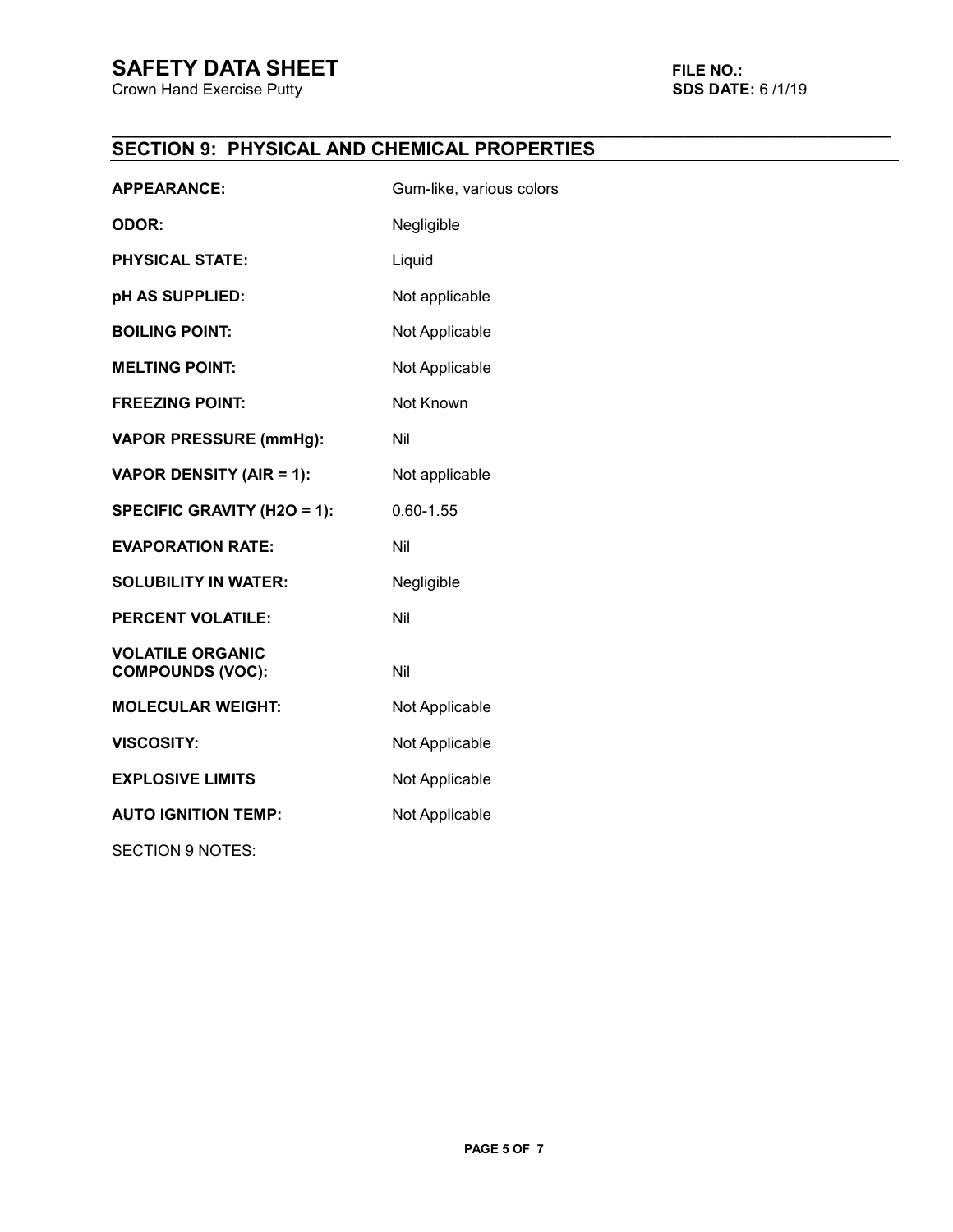# **SECTION 10: STABILITY AND REACTIVITY**

| <b>CONDITIONS TO AVOID (STABILITY):</b><br>No known data      |  |
|---------------------------------------------------------------|--|
| INCOMPATIBILITY (MATERIAL TO AVOID):<br>No known data         |  |
| <b>HAZARDOUS DECOMPOSITION OR BY-PRODUCTS: No known data</b>  |  |
| <b>HAZARDOUS POLYMERIZATION:</b><br>No known data             |  |
| <b>CONDITIONS TO AVOID (POLYMERIZATION):</b><br>No known data |  |

SECTION 10 NOTES:

# **SECTION 11: TOXICOLOGICAL INFORMATION**

**TOXICOLOGICAL INFORMATION:** Not toxic

**SECTION 11 NOTES:** 

# **SECTION 12: ECOLOGICAL INFORMATION**

**ECOLOGICAL INFORMATION:** No Known Data

SECTION 12 NOTES:

# **SECTION 13: DISPOSAL CONSIDERATIONS**

**WASTE DISPOSAL METHOD:** Material that cannot be used or chemically reprocessed should be disposed of at an approved facility in accordance with any applicable regulations under the Resource Conservation and Recovery Act (RCRA). NOTE: State and local regulations may be more stringent than Federal regulations. **RCRA HAZARD CLASS:** Solid waste under 40 CFR §261.2

**\_\_\_\_\_\_\_\_\_\_\_\_\_\_\_\_\_\_\_\_\_\_\_\_\_\_\_\_\_\_\_\_\_\_\_\_\_\_\_\_\_\_\_\_\_\_\_\_\_\_\_\_\_\_\_\_\_\_\_\_\_\_\_\_\_\_\_\_\_\_\_\_\_\_\_\_\_\_\_\_\_\_\_\_\_\_\_\_\_\_\_\_\_\_\_\_\_\_\_\_\_\_\_\_\_\_\_\_\_\_\_\_**

SECTION 13 NOTES: